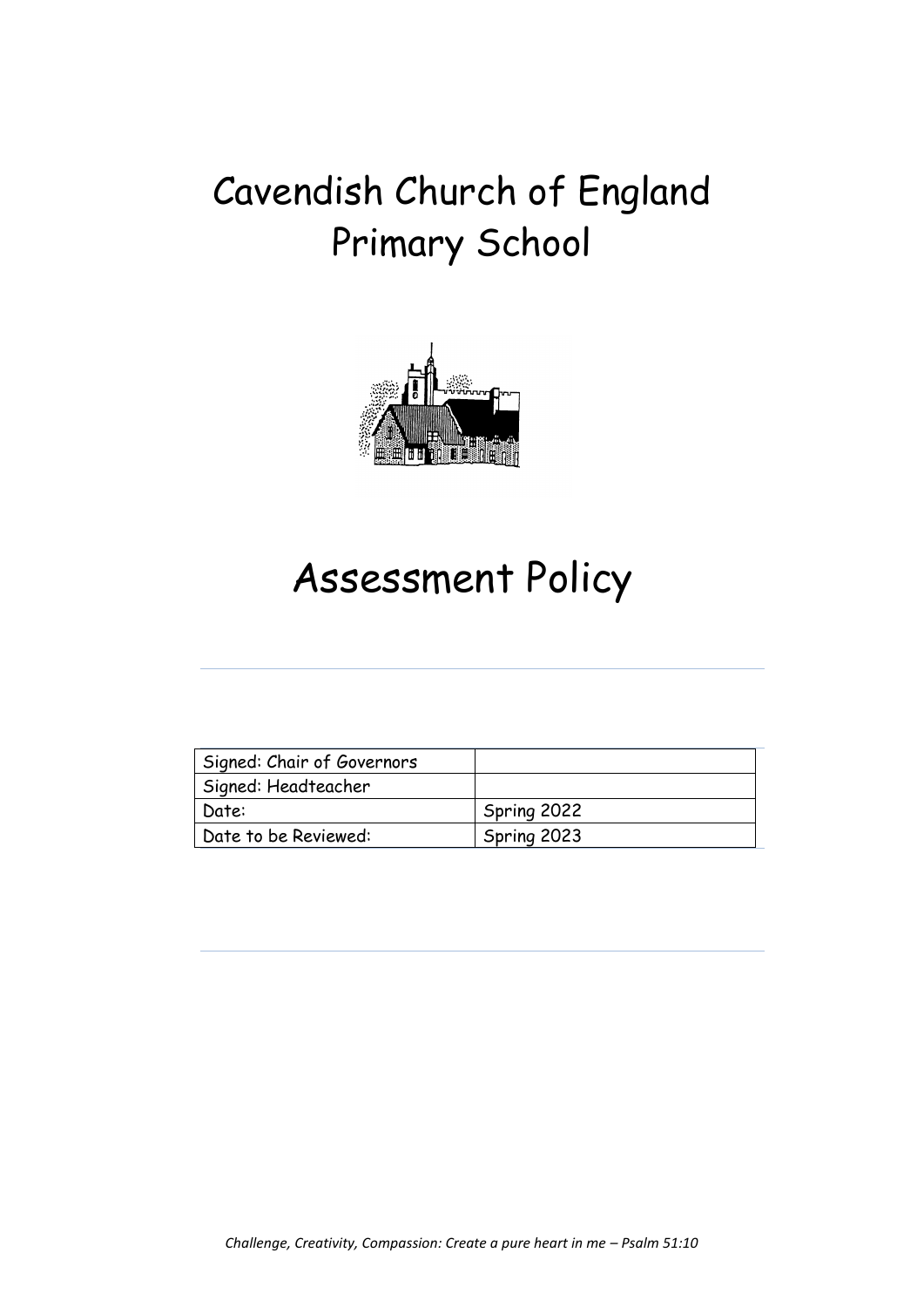# **Our Vision**

In our school our Christian vision shapes all we do.

#### *Challenge, Creativity, Compassion: Create a pure heart in me – Psalm 51:10*

Our School Vision Statement reflects this commitment as children and staff are taught to challenge inequality, prejudice, bullying and harm; to respond with compassion and sensitivity to individual need and to respect the rights of all individuals to be safe and nurtured within God's world.

We encourage children to respond creatively to internal and external challenges in life, with compassion for others, including consideration for creation and the planet itself. Thus we show how to live justly and with a pure heart, reflecting the teachings of Jesus and God's love within our school environment.

Assessment is fundamental to be able to extend and challenge the children's learning so that they can reach their potential. It also provides a whole school framework so that educational objectives can be set and used to inform class planning, children's next steps, resources, support, whole school objectives and training.

At Cavendish Cof E Primary School assessment should be incorporated systematically into teaching strategies in order to assess progress and diagnose any needed developments whether on an individual, group, class or whole school basis. Any assessment which does not inform planning and analysis is superfluous.

Assessment is only effective if there is a regular review, communicated and acted upon at all levels. Our assessment procedures are free from bias, stereotyping and generalisation in respect of gender, class, race and stage on the SEN code of practice. However, we do analyse the progress of different groups in order to ensure that we meet individual and group needs.

# **Policy Principles**

Assessment:

- is used to monitor and track a child's progress
- AfL develops learner's capacity for self-assessment so that they can become reflective and self-managing
- is based upon an agreed written recording system, supported by appropriately collected evidence, including test papers and children's work
- is moderated effectively so that the teachers' judgment about pupils' work is agreed
- data is analysed to identify and support different groups of pupils
- process is shared with parents, who understand the measures used to inform them of their child's progress.
- should be used to evaluate and develop the quality of teaching and learning across the school.
- secures improvement over time.
- Is used to celebrate success

### Policy Aims

We recognise that the assessment process is crucial and in order to be effective in this we aim:

- to use principles and processes of assessment in order to monitor progress and support learning
- enable the teacher to adjust teaching to take account of assessment information and to focus on how pupils learn
- to develop consistent practice in AFL across the school
- to involve pupils in recognising their successes and identifying the next step
- to use assessments to guide future planning, teaching and curriculum development
- to allow teachers to plan work that accurately reflects the needs of each child;
- use the assessments to provide information which can be used by teachers and the Headteacher as they plan for individual pupils and cohorts
- to provide a framework for assessment which reflects current guidelines enabling teachers to integrate assessment for learning throughout all aspects of teaching and learning.
- to provide regular information for parents that enables them to support their child's learning;
- to provide the Headteacher and governors with information that allows them to make judgments about the effectiveness of the school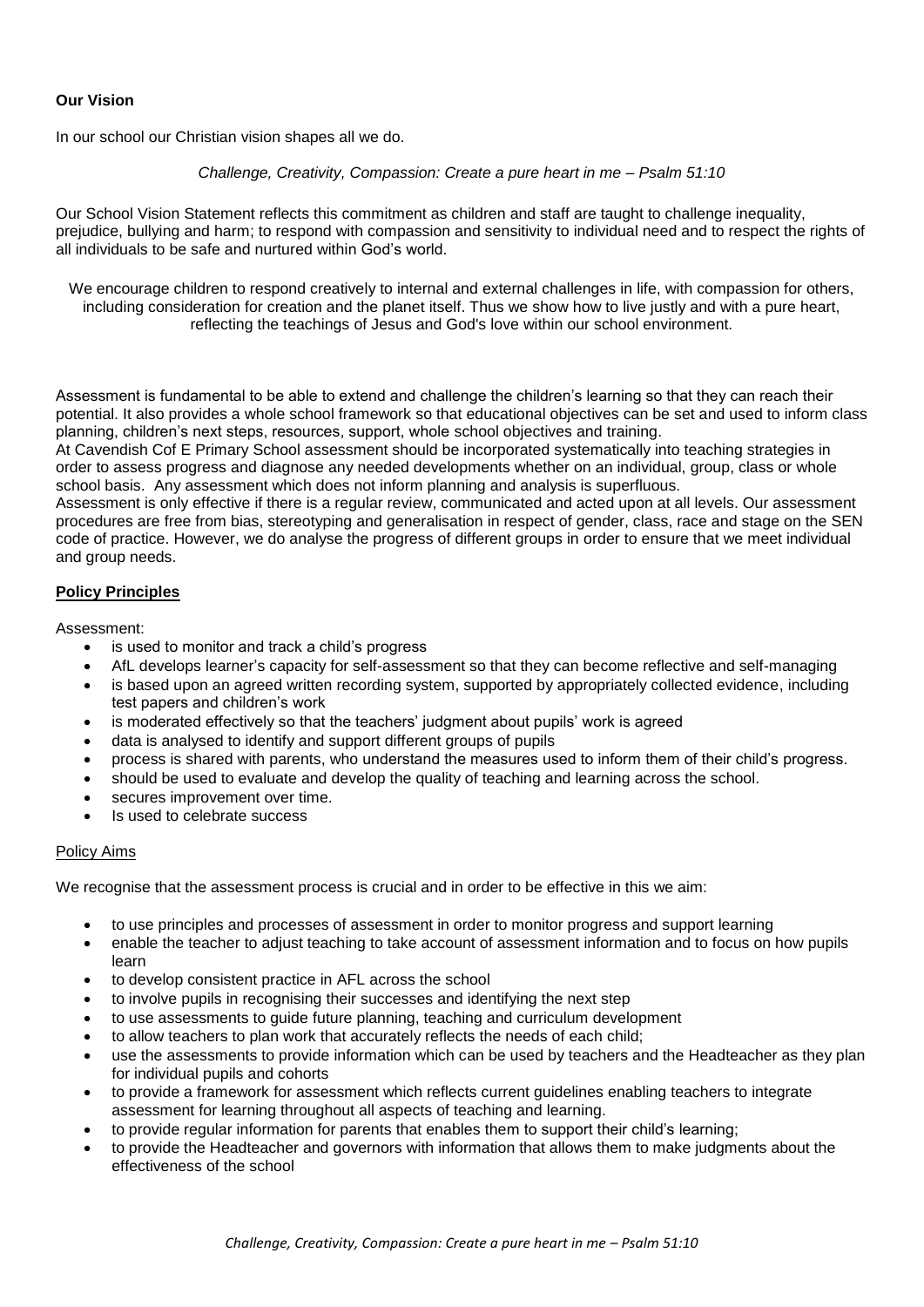# **Types of Assessment**

#### Formative

- This is the ongoing assessment carried out by teachers both formally and informally during a unit of work, including the use of 'Cold' tasks to show the starting point for a unit and to inform planning.
- The results of formative assessments and low stakes quizzes, have a direct impact on the teaching materials and strategies employed immediately following the assessment.
- Formative Assessment in Key Stages 1 and 2 will be made against the National Curriculum objectives. The EYFS will be assessed against it's own framework.
- End of block assessments within each curriculum subject may include observations, independent tasks or written reflection.

### Summative

- Summative tests occur throughout the year in reading, mathematics and GAPS, with PiRA (reading) and PUMA (mathematics) assessments completed in the fortnight before the end of each term. These results will then be used to inform the TA. Writing assessment takes place at the end of each unit.
- We use standardised testing to identify individual and class gaps that feed directly into the next steps and planning.
- Children's ability and achievements against individual curriculum. Statements are monitored using target tracker software.
- Subject leaders and Headteacher will use whole school outcomes to identify patterns and review to inform whole school training.
- Comparisons are made to ensure that the school is on track to meet the national expectations including benchmarking.

# Assessment for Learning

Teacher should be using a variety of strategies that help to inform them of their pupils' current level of understanding and progress at the outset of; within and at the end of a lesson/unit. Such techniques include

- **Observation**
- Low stakes quizzes
- Targeted questioning
- Marking that links to the success criteria
- Children's comments both written and oral about their progress
- response to marking and next steps feedback
- Use of LSA feedback from small group work

### Diagnostic

All assessments can provide diagnostic evidence, however certain assessment tools can be particularly useful in providing more detailed data e.g. Miscue analysis, sensory perceptions, Boxall profile, SDQ, Language Link etc. Further information can be obtained from the school's SENDCo.

### Transitional assessment

Transitional assessment is information that marks a transition from one year to the next, one key stage or school to the next.

Transitional forms of assessment that are used at Cavendish C of E Primary School are:

- Professional discussion and pupil transfer meetings
- Early Years Foundation Stage Profile; NFER baseline
- Phonic Screening in Year 1 (Re-screening in Y2 for any who did not meet the standard)
- PiRA and PUMA Assessments termly
- Key Stage 1 SATs in Year 2
- Year 4 Multiplication check
- Key Stage 2 SATs in Year 6
- Pre-key stage assessment materials
- Holistic information about each child and contextual background
- Pupils' work books

The information for the above is used by all members of staff to ensure that children receive quality first teaching that is focused on their particular needs as the move from Year group to Year group. Furthermore the information is shared with parents as a summative measure of a child's ability at the end of each year group.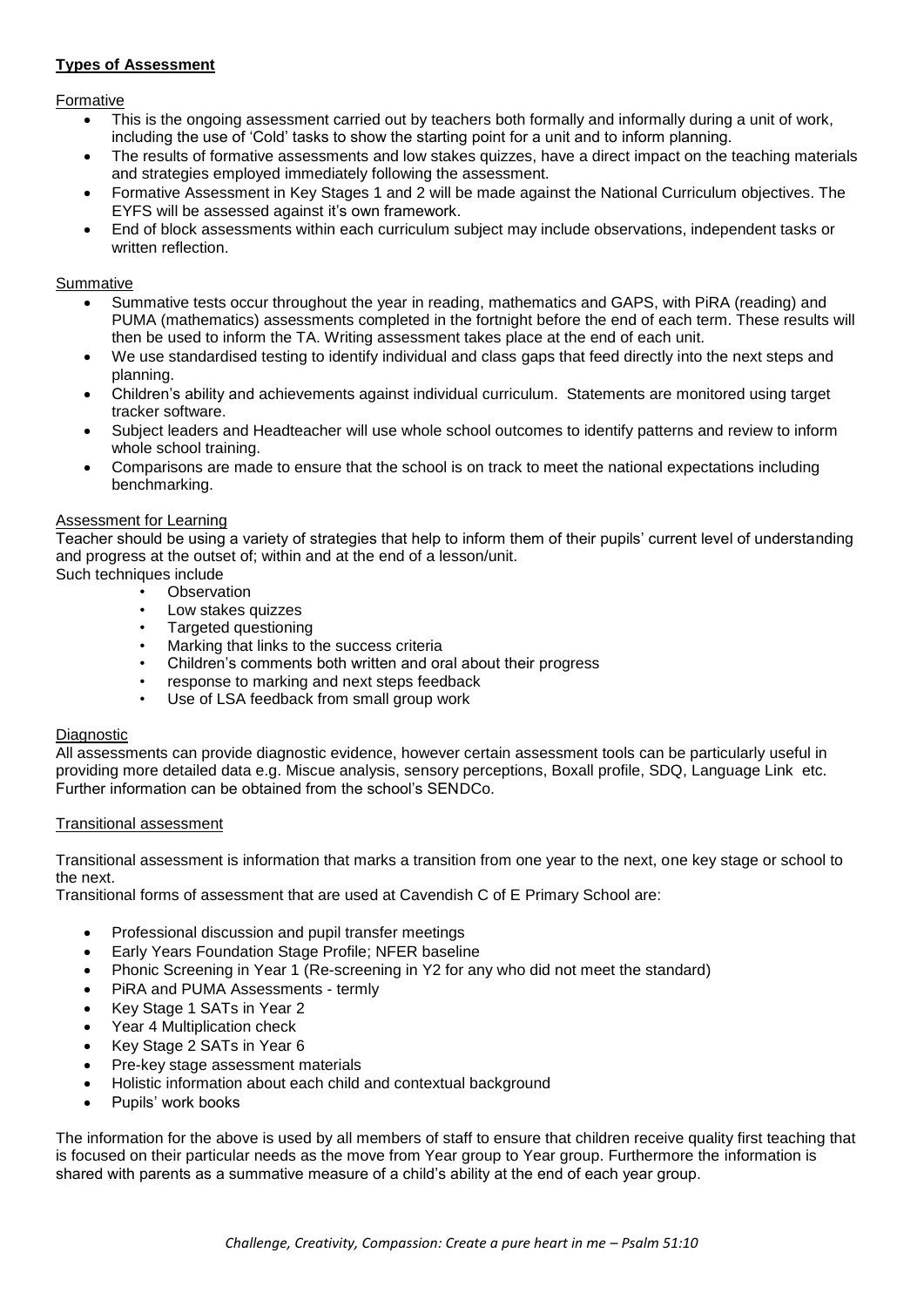# Remote Learning

Remote Learning is assessed through children's submitted work, comments and online discussion through the chat facility. Whilst class teachers may check children's understanding and review knowledge acquisition, independent formal assessments are not currently undertaken in the home environment.

### **End of Key Stage assessments**

#### Early Years Foundation Stage

Children in the Early Years Foundation Stage are assessed using the NFER baseline target tracker, which are based on observations, are finalised at the end of the academic year and the results are reported to parents and Local Authorities. Moderation between schools ensure judgements are robust.

Year 1 teachers use the assessments, books and learning journals at the end of the EYFSP to plan an effective, responsive and appropriate curriculum that will meet the needs of the children.

#### Key Stage One

Children in Year 1 undertake a phonic screen to evidence skills in blending formative and informative words. Any child who does not meet the expected standard is offered additional support and retested in Year 2.

At the end of KS1, a statutory teacher assessment is made for all pupils in the National Curriculum subjects –Reading, writing, mathematics and science. Pupils are judged to be 'Working Towards', 'Working At' or 'Working at Greater Depth' (writing only. End of Key Stage tasks and tests are used to underpin this judgement. Whilst it is statutory, it is the Teacher Assessment that it reported and not the task and test results. Teacher assessments are finalised by the end of June and reported to parents and the Local Authority. Teacher assessment and pupils' work informs teaching at Key Stage 2

### Key Stage Two

Children in Year 4 will take a multiplication check from 2022. This is a timed online assessment of 25 questions. At the end of KS2, a statutory test assessment is made for all pupils in the National Curriculum subjects – reading, grammar and mathematics. Pupils are judged to be 'Working Towards', 'Working At' or 'Working at Greater Depth' (writing only). End of Key Stage tests in reading and mathematics are marked externally marked and the results, along with Teacher Assessment judgment for writing, are reported to the Local Authority and parents at the end of the academic year. Formal science testing is sample selection by the DfE.

#### Specific Assessment Arrangements

Ongoing Teacher Assessment will be used to update Target Tracker at the end of each half term for all KS1 and KS2 classes.

### **Tracking**

Tracking involves systematically building a picture of the progress that each child or group of children makes along their expected learning path. An effective system should track pupil progress individually and is reviewed regularly with teachers in order to identify and discuss any under attainment and/or underachievement as well as celebrate examples of good progress. This information is used by all members of staff to inform learning and teaching.

### **Roles and responsibilities in assessment**

Class teachers

- Provide a supportive environment where assessment can be carried out without damaging self-esteem and motivation;
- Clear planning and learning objectives shared with learners;
- Using assessment information to inform planning;
- Ongoing assessment;
- Constructive feedback to learners-oral and written comments;
- Reports to parents on learners' progress, attainment and next steps;
- Carry out statutory and school based tests;
- Note significant progress, above or below expectations;
- Use the agreed range of assessment methods and techniques to gather and use information in line with school policies;
- Ensure that information is transferred to the receiving teacher/school in line with school policy;
- Collate and archive work over the academic year;
- Refer to achived work as part of teacher transfer discussion;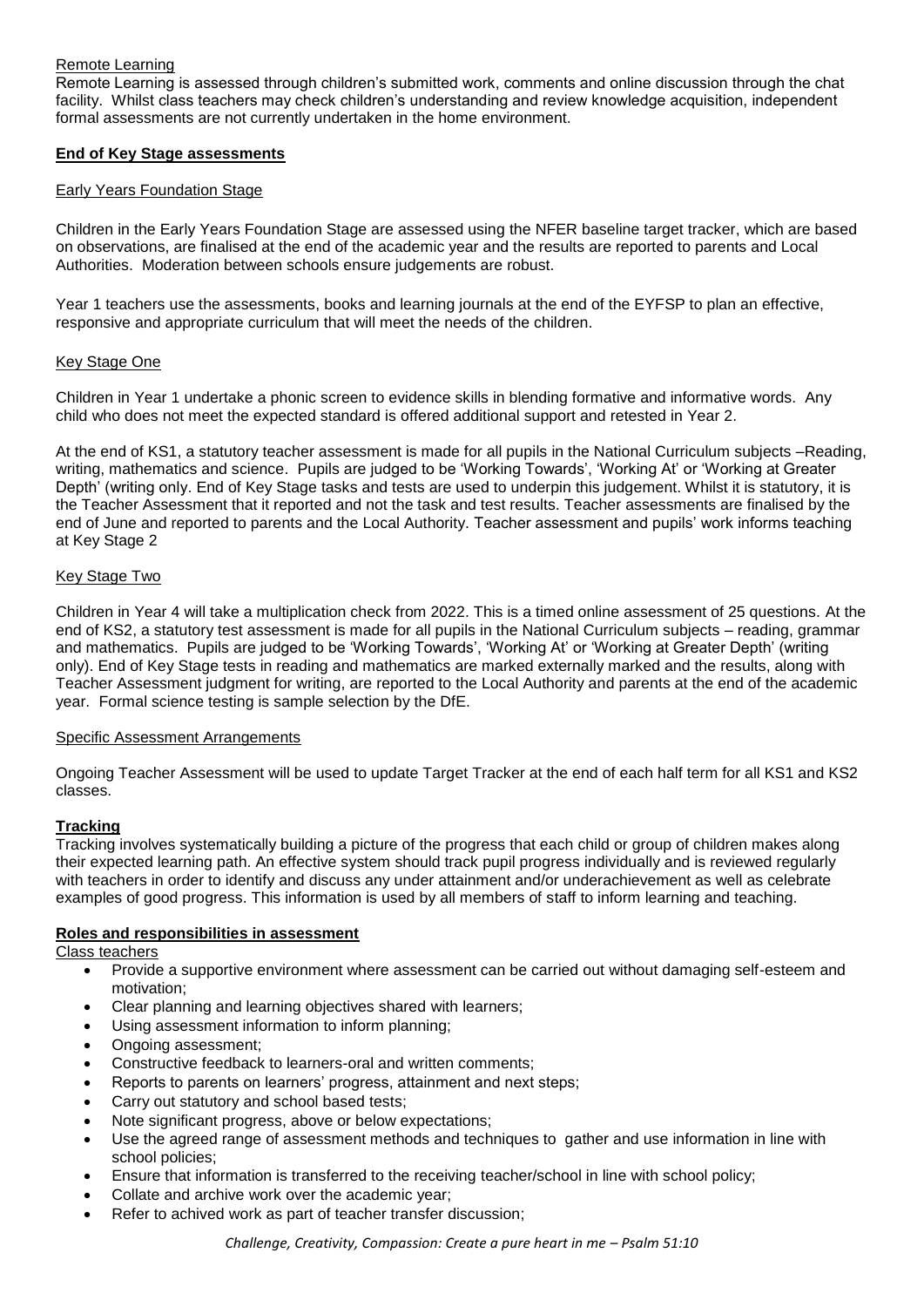- Identify learners in need of extra support and liaise with the SENDCo for additional provision;
- Share concerns/progress regularly with Headteacher.

# **SENDCo**

- Provide a supportive environment where assessment can be carried out without damaging self-esteem or motivation;
- Liaise closely with class teachers and external providers, eg, OT, EP, CES;
- Monitor learners' progress against provision maps;
- Maintain the SEND register:
- Undertake specific assessment tasks as required;
- Look for trends and outcomes over time (cohort comparison);
- Liaise with external agencies;
- Provide training for LSAs for individual and group support;
- Arrange for Educational Psychologists to make assessments to apply for a EHC plan;
- Identify children in need of ELKLAN intervention and speech & language support, and other professionals as identified.
- Identify children in need of SEMH support.

#### Subject leaders

- Ensure curricular schemes of work have clear learning objectives;
- Monitor their subject over time to ensure assessment informs learning and teaching;
- Analyse archive and current work to inform standards;
- Monitor levels of attainment and standards;
- Use all available data to make changes to learning and teaching as required;
- Report to the Head Teacher and governors on standards and SDP as appropriate;
- Generate subject portfolios in conjunction with staff.

#### Headteacher and SMT

- Ensure policies are up to date, regularly reviewed and consistent with each other;
- Disseminate information and ensure support and training for colleagues;
- Generate an action plan in line with the SDP;
- Liaise with other co-ordinators to ensure coherence;
- Make assessment procedures clear to all colleagues and ensure they are followed and used consistently;
- Set timetable for assessment cycle;
- Determine means for agreeing standards throughout the school;
- Provide staff development opportunities in liaison with the CPD co-ordinator;
- Support colleagues in identifying assessment opportunities and in using all available data;
- Ensure portfolios are generated and standards agreed;
- Rationalise assessment systems to ensure manageability;

#### Head Teacher

- **Ensure the school meets statutory requirements;**
- Review the implementation of assessments;
- Determine priorities in the School Development Plan (SDP);
- Monitor the quality of Assessment procedures;
- Define the role and limitations of co-ordinators;
- Communicate any specific staff development issues;
- Report to parents and governors on standards and quality;
- Oversee portfolios and secure storage;
- Order test papers and secure storage.

#### Governors

- Agree SDP:
- SEN Governor to liaise with the Head Teacher and SENDCO.
- Analyse data (anonymously) identifying trends.
- Celebrate achievement and progress.
- Challenge to school to improve further.
- Conduct work scrutinies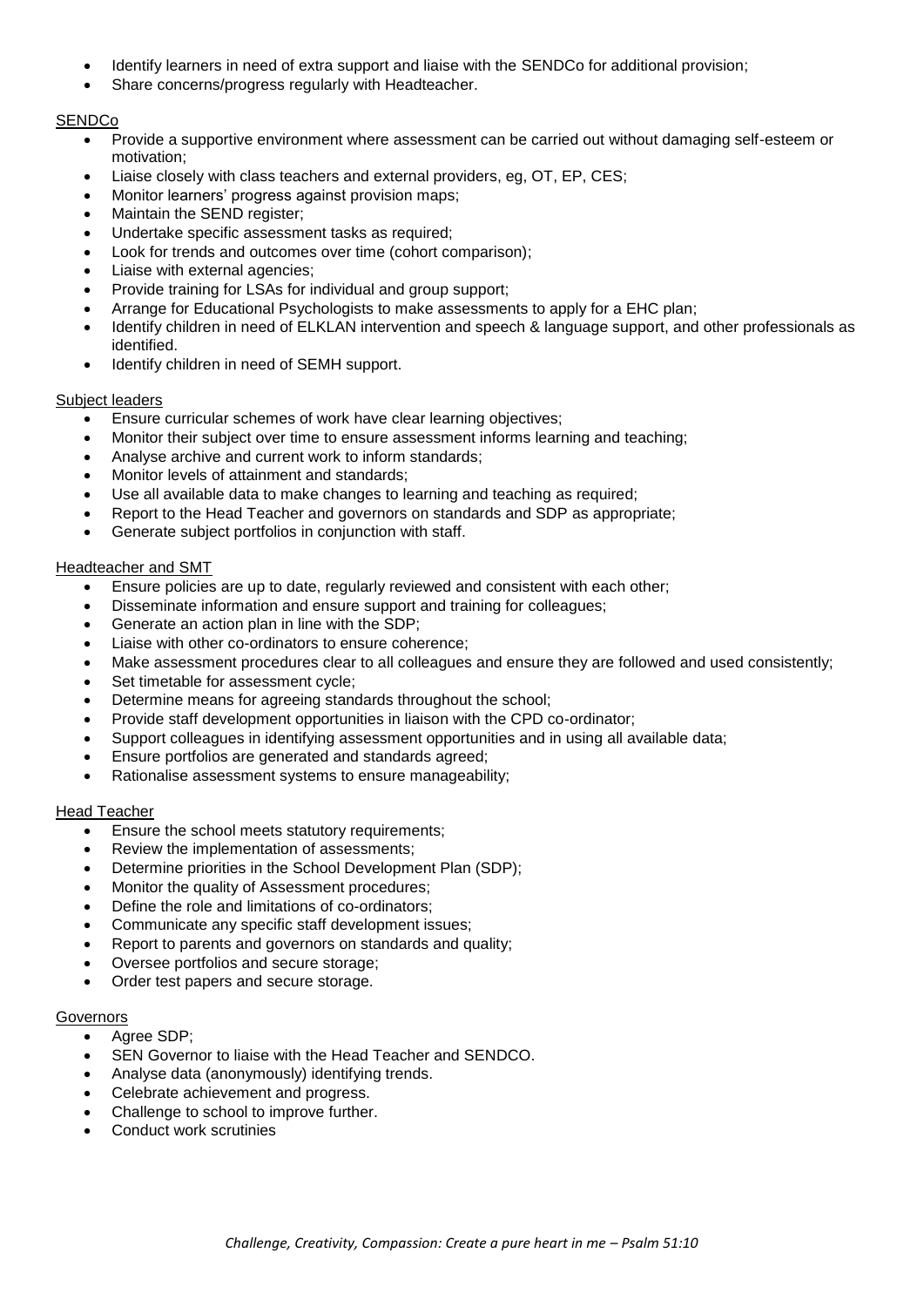# Assessment timetable 2021-2022

# Foundation Stage

#### Autumn

| Date                | Assessment             | Who needs it?       |
|---------------------|------------------------|---------------------|
| September           | NFER baseline          | <b>EYFS Tracker</b> |
|                     | In school version      | HT, govs, SEO       |
| September           | EYFS baseline          | Tracker entry       |
| September           | Bleep test             | Pe subject leader   |
| September           | Fine/gross motor/ core | <b>EYFS Tracker</b> |
|                     | skills                 | HT, govs, SEO       |
| October (Autumn 1)  | <b>EYFS TRACKER</b>    | HT, Gov committee   |
|                     | update                 | PP meeting          |
| December (Autumn 2) | <b>EYFS TRACKER</b>    | HT, Gov committee   |
|                     | update                 | PP meeting          |
| December            | Phonic sounds          | HT Gov committee    |

# Spring

| Date                | Assessment          | Who needs it?     |
|---------------------|---------------------|-------------------|
| January             | Bleep test          | PE subject leader |
| February (Spring 1) | <b>EYFS TRACKER</b> | HT, Gov committee |
|                     | update              | PP meeting        |
| March               | Moderation          | County return     |
|                     |                     |                   |
| March               | PIRA                | HT Tracker govs   |
| April (Spring 2)    | <b>EYFS TRACKER</b> | HT, Gov committee |
|                     | update              | PP meeting        |
| April               | Phonic sounds       | HT Gov committee  |
| April               | Bleep test          | Pe subject leader |

### Summer

| Date           | Assessment                 | Who needs it?     |
|----------------|----------------------------|-------------------|
| May (Summer 1) | <b>EYFS TRACKER</b>        | HT, Gov committee |
|                | update                     | PP meeting        |
| May            | Standardisation            | Local cluster     |
| June           | EXIT profile tracker       | HT, Govs          |
|                | In school version          | County return     |
| June           | NFER progress analysis     | HТ                |
| June           | <b>PIRA</b>                | HT, transition    |
| June           | <b>PUMA</b>                | HT transition     |
| July           | 2013 Phonic screen/phonics | HT Gov committee  |
| July           | Bleep test                 | PE subject lead   |

2012 phonic screen – as diagnostic for highly able as required.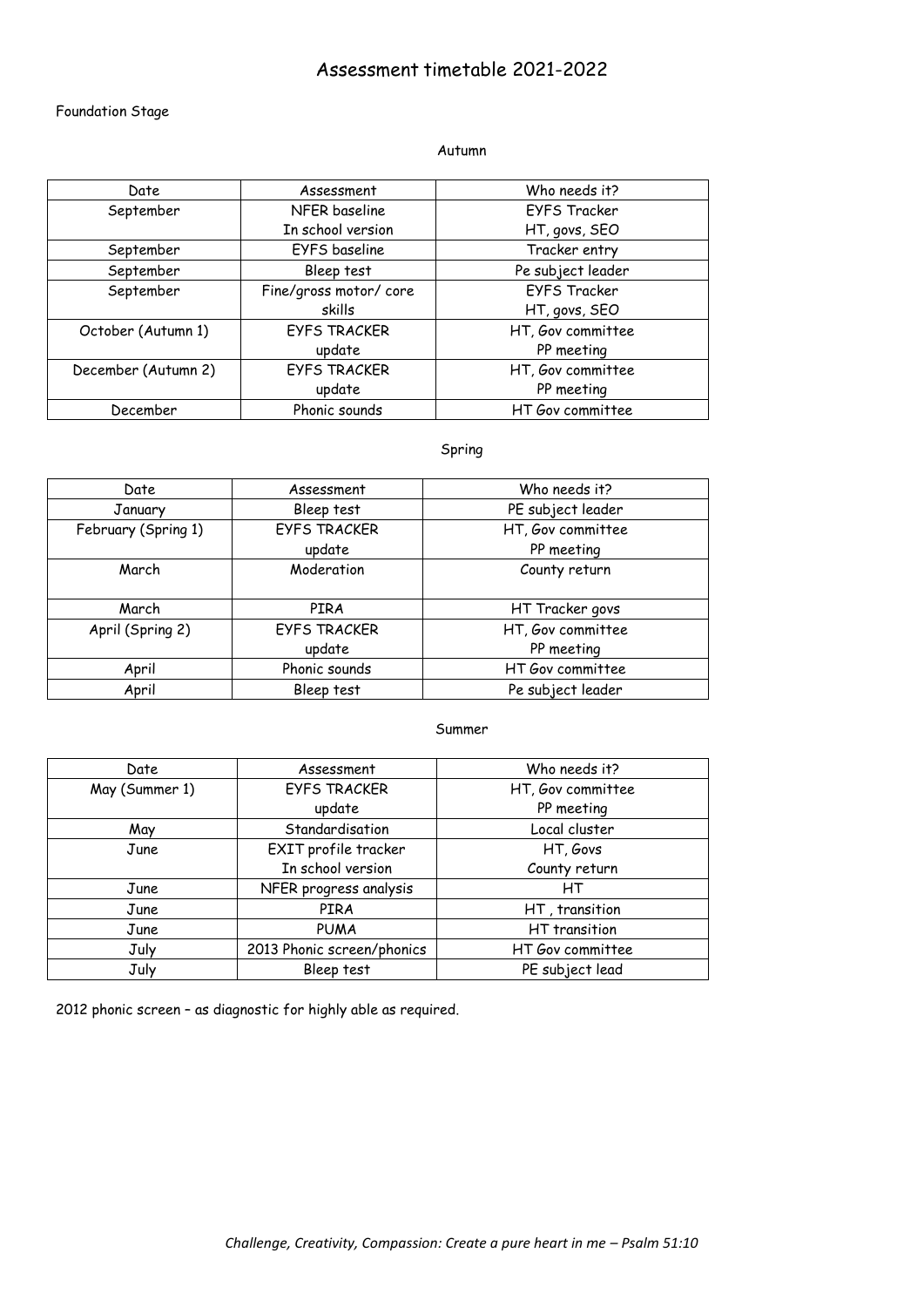Year 1

|                    | Autumn                        |                                    |
|--------------------|-------------------------------|------------------------------------|
| Date               | Assessment                    | Who needs it?                      |
| September          | 2015 Phonic baseline          | Informs groups                     |
|                    |                               | SS for target tracker              |
|                    |                               | Send audit                         |
| September          | High frequency words spelling | Informs groups                     |
|                    |                               | Send audit                         |
| September          | Bleep test                    | PE subject lead                    |
| October (Autumn 1) | TT statements                 | HT, govs, tracker                  |
| September          | Rising stars Maths            | Level & analyse for support groups |
|                    |                               | PP Meeting                         |
| November           | <b>PIRA</b>                   | APP levelling                      |
|                    |                               | Send audit                         |
| November           | <b>PUMA</b>                   | APP levelling                      |
| December           | ICT/RE/ART                    | Artsmark, RE subject lead HT       |
| December           | Spelling KS 1 list            | HT, GOVS                           |
|                    | 2016 phonic screen            |                                    |
| December           | Outstanding science units     |                                    |

|                     | Spring                  |                                               |
|---------------------|-------------------------|-----------------------------------------------|
| Date                | Assessment              | Who needs it?                                 |
| January             | 2016 Phonic screen      | Ht, govs, SEO                                 |
| January             | Bleep test              | HT PE subject lead                            |
| February (Spring 1) | TT TRACKER              | APP levelling                                 |
| March               | PIRA                    | Evidences progression/intervention            |
|                     |                         | SS for target tracker                         |
| March               | <b>PUMA</b>             | Evidences progression/intervention            |
|                     |                         | SS for target tracker                         |
| March               | 2017 phonic screen      |                                               |
| April               | White Rose/Rising stars | Level & analyse for support groups/PP Meeting |
|                     | Maths                   |                                               |
| April               | TT TRACKER              | APP levelling                                 |
| April               | <b>RE</b>               | AT1 & AT2                                     |
|                     |                         | RE subject leader, HT                         |
|                     | Foundation Subjects     |                                               |
| April               | Spelling KS1 list       | HT, Subject co-ords                           |
|                     | Grammar check           | tracker                                       |
| April               | 2018 Phonic screen      | HT, Subject co-ords tracker                   |
| April               | Outstanding science     |                                               |

| Summer |                                       |                             |
|--------|---------------------------------------|-----------------------------|
| Date   | Assessment                            | Who needs it?               |
| May    | TT tracker                            | PP meetings                 |
| May    | 2019 phonic screen                    |                             |
| May    | Bleep test                            | HT PE                       |
| June   | <b>PUMA</b>                           | HT, Subject co-ords tracker |
| June   | <b>PIRA</b>                           | HT, Subject co-ords tracker |
| June   | Writing against KS1 interim framework | HT, Subject co-ords tracker |
| June   | Foundation Subjects                   |                             |
| June   | TT Tracker                            | PP meetings                 |
| June   | 2022 PHONIC SCREEN                    | DfE, County Return          |
| July   | Spelling KS1 list                     | HT, Subject co-ord tracker  |
|        | GAPS                                  |                             |
| July   | Science against interim framework KS1 | HT, Subject co-ords tracker |
| July   | Bleep test                            | HT PE                       |

*Challenge, Creativity, Compassion: Create a pure heart in me - Psalm 51:10*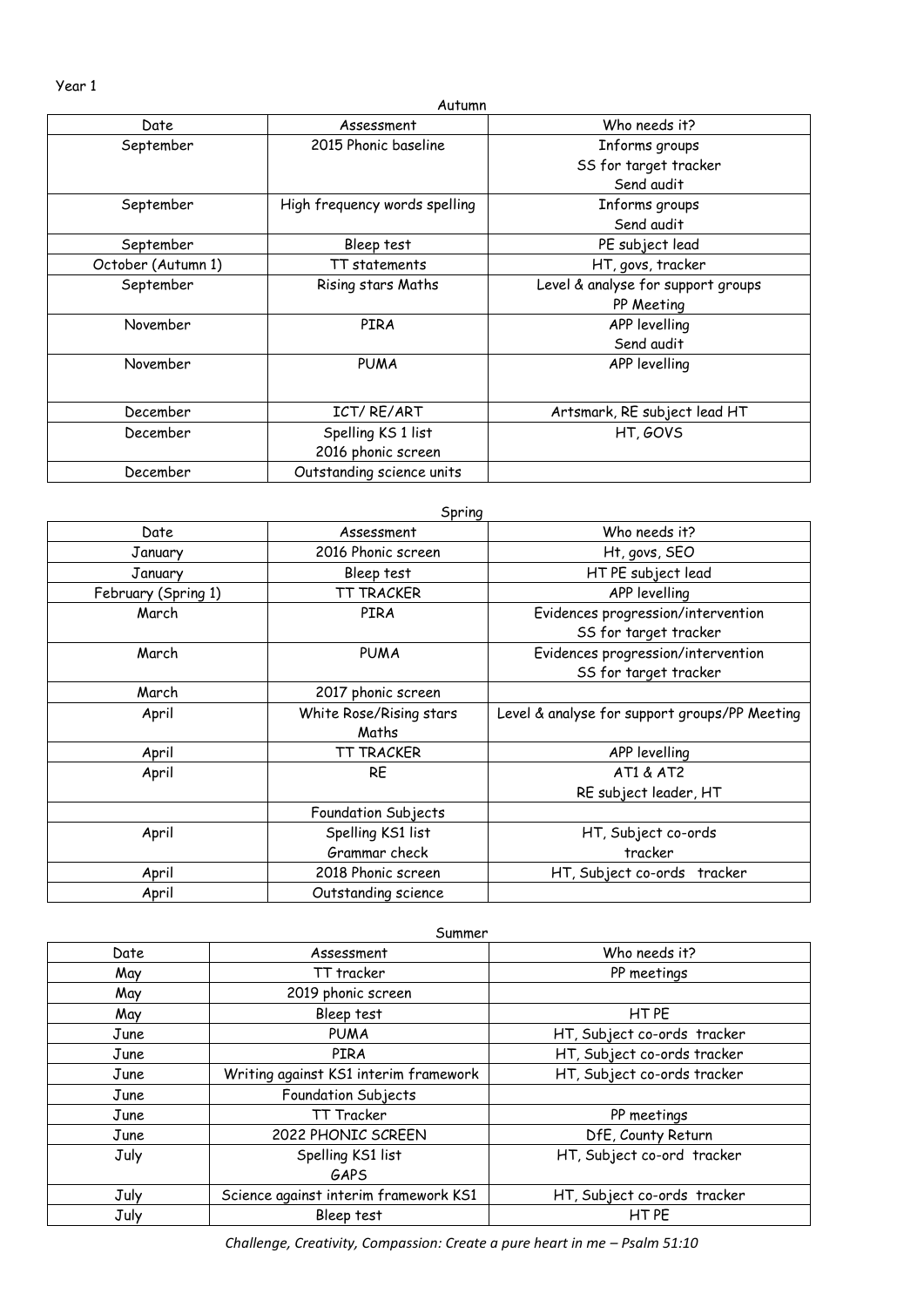Year 2

|                    | Autumn                    |                                    |
|--------------------|---------------------------|------------------------------------|
| Date               | Assessment                | Who needs it?                      |
| September          | 2016 reading              | Informs groups, target tracker     |
| September          | 2016 GAPS                 | Informs support groups             |
|                    |                           | SS for target tracker              |
| September          | 2016 maths                | Informs groups, target tracker     |
| September          | Bleep test                | HT PE                              |
| October (Autumn 1) | TT Tracker                | PP Meeting                         |
| November           | PIRA                      | Level & analyse for support groups |
|                    |                           | PP Meeting Target setting          |
| November           | <b>PUMA</b>               | HT GOVS                            |
| November           | GAPS                      | Supported by Rising Stars          |
| December           | SCIENCE against framework | PP Meetings                        |
|                    | Outstanding science       |                                    |
| December           | Foundation Subjects       |                                    |

#### Spring

| Date                | Assessment                | Who needs it?                      |
|---------------------|---------------------------|------------------------------------|
| January             | 2017 reading              | HT PP Meetings                     |
| January             | 2017 gaps                 | HT PP Meetings                     |
| January             | 2017 maths                | HT PP Meetings                     |
| February (Spring 1) | TT TRACKER                | Pp govs                            |
| March               | PIRA                      | Evidences progression/intervention |
|                     |                           | SS for target tracker              |
| March               | <b>PUMA</b>               | Evidences progression/intervention |
|                     |                           | SS for target tracker              |
| April               | 2019 KS1 Reading          | PP Meeting govs                    |
|                     | 2019 GAPS                 | PP meeting govs                    |
| April               | 2019 KS1 Maths            | PP meeting govs                    |
|                     | <b>CLUSTER MODERATION</b> | Seo; county; HT                    |
| April               | SCIENCE against framework | Supported by Outstanding Science   |
|                     | Foundation Subjects       |                                    |
| April               | <b>TT Tracker</b>         | PP meeting                         |
| April               | Bleep test                | PE HT                              |

Summer

| Date | Assessment                | Who needs it?                      |
|------|---------------------------|------------------------------------|
| May  | 2022 Maths                | HT, Subject co-ords Tracker        |
|      |                           | Statutory return DfE               |
| May  | 2022 Reading              | HT, Subject co-ords Tracker        |
|      |                           | Statutory return DfE               |
| May  | 2022 GAPS                 | HT, Subject co-ords Tracker        |
|      |                           | Statutory return DfE               |
| May  | SCIENCE against framework | Statutory return DfE               |
| May  | Writing against framework | Statutory return DfE               |
| June | PIRA                      | Evidences progression/intervention |
|      |                           | SS for target tracker              |
| June | <b>PUMA</b>               | Evidences progression/intervention |
|      |                           | SS for target tracker              |
| July | Bleep test                | PE HT                              |
| July | Foundation Subjects       |                                    |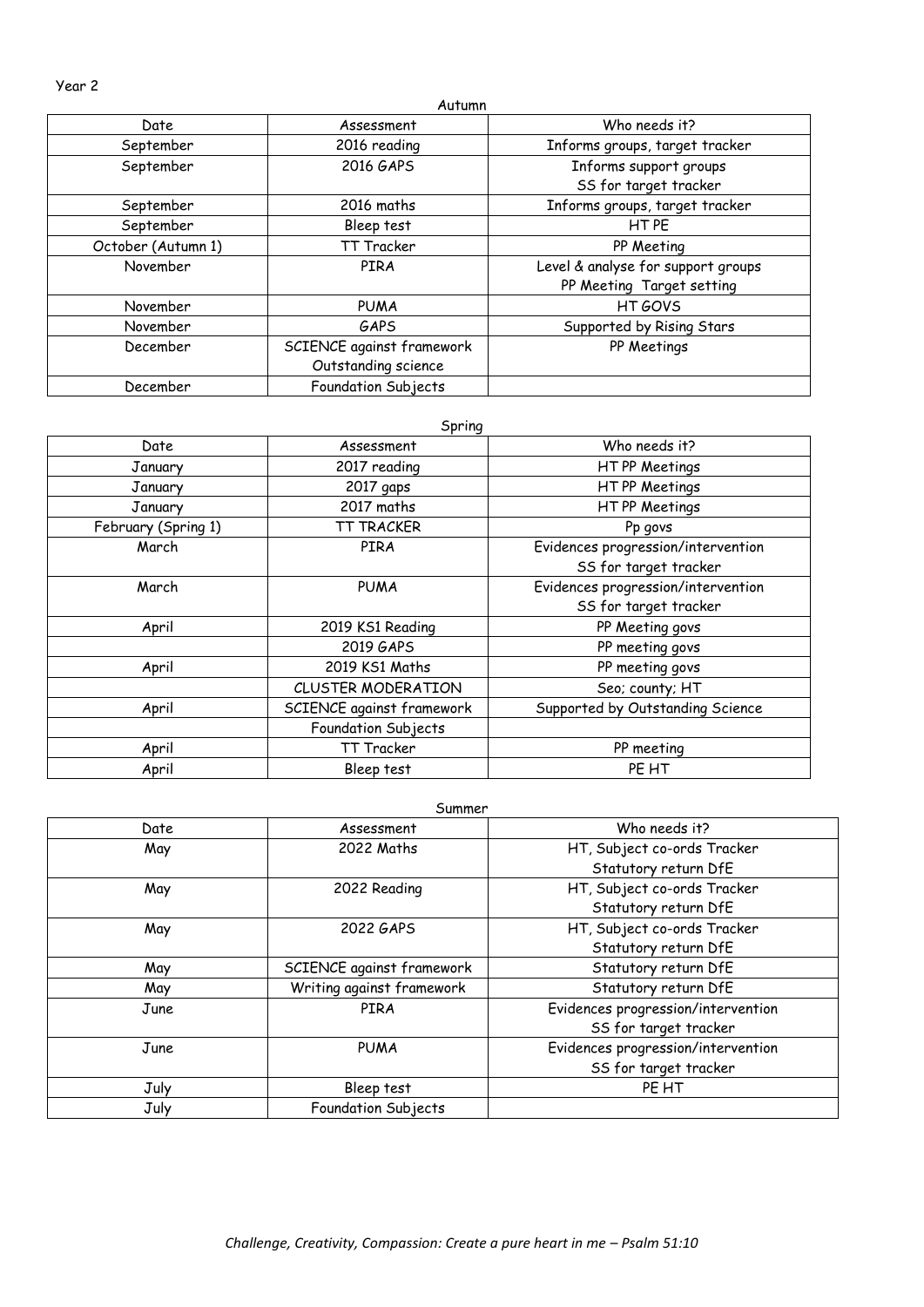Year 3 Autumn

| Date               | Assessment                   | Who needs it?                      |
|--------------------|------------------------------|------------------------------------|
| September          | 2018 KS1                     | Informs guided reading groups      |
|                    | Reading                      | SS for target tracker              |
|                    | maths                        | Sen audit                          |
| September          | 2018 KS1                     | Informs support groups             |
|                    | gaps                         | SS for target tracker              |
|                    |                              | Sen audit                          |
| September          | Bleep test                   | HT PE                              |
| September          | X tables                     | Maths subject lead;HT              |
| October (Autumn 1) | TT Tracker statements        | PP meetings                        |
| October            | Lower KS2 spellings / tables | PP meetings groups                 |
| November           | PIRA                         | Level & analyse for support groups |
|                    |                              | PP Meeting                         |
| November           | <b>PUMA</b>                  | Level & analyse for support groups |
|                    |                              | PP Meeting                         |
| November           | Science against framework    | PP meeting                         |
|                    |                              |                                    |
| December           | Foundation Subjects          | Subject Leads                      |
| December           | Bleep test                   | PE SUBJECT LEAD                    |

|                     | Spring                        |                                    |
|---------------------|-------------------------------|------------------------------------|
| Date                | Assessment                    | Who needs it?                      |
| January             | X tables                      | Maths subject lead; HT             |
| February (Spring 1) | TT Tracker                    | PP meetings                        |
| March               | PIRA                          | Evidences progression/intervention |
|                     |                               | SS for target tracker              |
| March               | <b>PUMA</b>                   | Evidences progression/intervention |
|                     |                               | SS for target tracker              |
| March               | <b>SCIENCE</b>                | <b>AGAINST FRAMEWORK</b>           |
|                     |                               | Supported by outstanding science   |
| March               | Lower KS2 spellings/ tables   | PP meetings                        |
| March               | Foundation Subjects           | Subject Leads                      |
| March               | Bleep test                    | <b>PE</b>                          |
| April               | Testbase mid-year Maths,      | Level & analyse for support groups |
|                     | reading, gaps                 | PP Meeting                         |
| April               | Independent writing long task | APP levelling                      |
|                     | - fiction                     |                                    |
| April               | X tables                      | Maths subject lead;HT              |

| Summer |                             |                                    |  |
|--------|-----------------------------|------------------------------------|--|
| Date   | Assessment                  | Who needs it?                      |  |
| May    | Maths                       | HT, Subject co-ords                |  |
|        |                             | tracker                            |  |
| May    | Reading                     | HT, Subject co-ords                |  |
|        |                             | tracker                            |  |
| May    | Writing                     | HT, Subject co-ords tracker        |  |
| June   | PIRA                        | Level & analyse for support groups |  |
|        |                             | PP Meeting                         |  |
| June   | <b>PUMA</b>                 | Level & analyse for support groups |  |
|        |                             | PP Meeting                         |  |
| June   | <b>SCIENCE</b>              | Against frame work                 |  |
|        |                             | Supported by outstanding science   |  |
| June   | Lower KS2 spellings/ tables | PP meetings                        |  |
| July   | Foundation Subjects         | Subject Leads                      |  |
| July   | Bleep test                  | Pe subject lead                    |  |
| July   | X tables                    | Maths subject lead; HT             |  |

*Challenge, Creativity, Compassion: Create a pure heart in me - Psalm 51:10*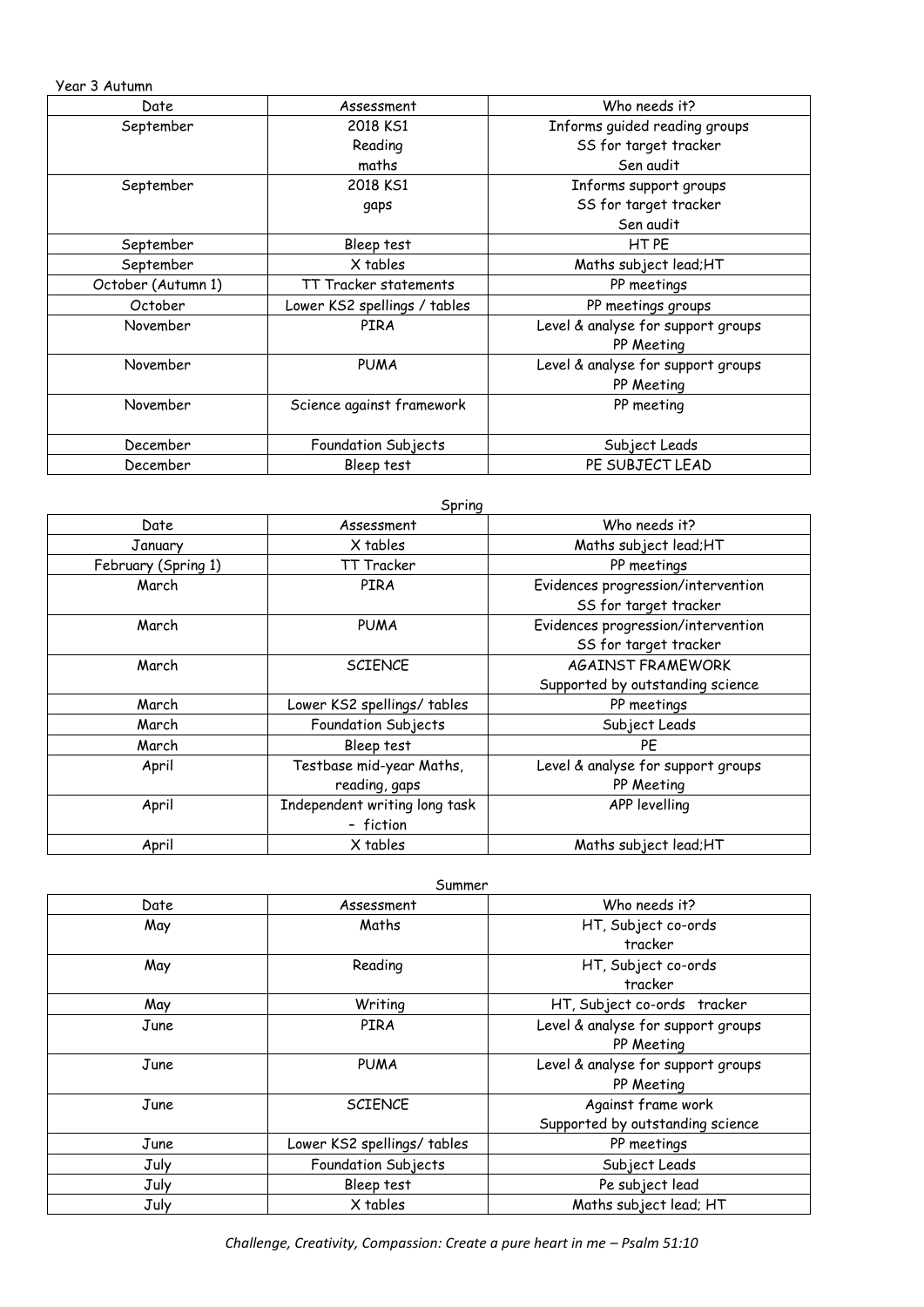Year 4 Autumn

| Date               | Assessment                | Who needs it?                      |
|--------------------|---------------------------|------------------------------------|
| September          | 2012 Reading ks1/ks2 -By  | Informs guided reading groups      |
|                    | ability                   | SS for target tracker              |
|                    | 2012 maths non-calculator | Sen audit                          |
| September          |                           | Informs support groups             |
|                    | 2012 gaps ks2             | SS for target tracker              |
|                    | X tables                  | Sen audit                          |
| September          | Bleep test                | HTPE                               |
| October (Autumn 1) | TT Tracker statements     | PP meetings                        |
| October            | Lower KS2 spellings       | PP meetings groups                 |
| November           | PIRA                      | Level & analyse for support groups |
|                    |                           | PP Meeting                         |
| November           | <b>PUMA</b>               | Level & analyse for support groups |
|                    |                           | PP Meeting                         |
| November           | Science against framework | PP meeting                         |
| December           | ICT/RE/ART                | RE, HT Artsmark                    |
| December           | X tables                  | Maths subject lead HT              |

|                     | Spring                        |                                    |
|---------------------|-------------------------------|------------------------------------|
| Date                | Assessment                    | Who needs it?                      |
| February (Spring 1) | TT Tracker                    | PP meetings                        |
| March               | PIRA                          | Evidences progression/intervention |
|                     |                               | SS for target tracker              |
| March               | <b>PUMA</b>                   | Evidences progression/intervention |
|                     |                               | SS for target tracker              |
| March               | 2013 reading paper            | PP Meeting                         |
| March               | <b>SCIENCE</b>                | <b>AGAINST FRAMEWORK</b>           |
|                     | Star Awards                   |                                    |
| March               | Lower KS2 spellings/ tables   | PP meetings                        |
| March               | ICT/RE / ART                  | Artsmark RE HT                     |
| March               | Bleep test                    | PE                                 |
| March               | TT tracker                    | PP meetings                        |
| April               | Testbase mid year             | Level & analyse for support groups |
|                     | assessments                   | PP Meeting                         |
| April               | Independent writing long task | APP levelling                      |
|                     | - fiction                     |                                    |
| April               | X tables                      | Maths subject lead HT              |

| Summer |                             |                                    |
|--------|-----------------------------|------------------------------------|
| Date   | Assessment                  | Who needs it?                      |
| May    | Maths (mid to higher)       | HT, Subject co-ords tracker        |
|        | 2014 Year 4                 |                                    |
| May    | 2014 KS2 Reading            | HT, Subject co-ord tracker         |
| May    | 2014 KS2 GAPS               | HT, Subject co-ords tracker        |
| June   | PIRA                        | Level & analyse for support groups |
|        |                             | PP Meeting                         |
| June   | <b>PUMA</b>                 | Level & analyse for support groups |
|        |                             | PP Meeting                         |
| June   | 2022 X TABLES               |                                    |
| June   | <b>SCIENCE</b>              | Against frame work                 |
|        |                             | Supported by outstanding science   |
| June   | Lower KS2 spellings/ tables | PP meetings                        |
| June   | TT tracker                  | PP meetings                        |
| July   | <b>Foundation Subjects</b>  | Subject Leads                      |
| July   | Bleep test                  |                                    |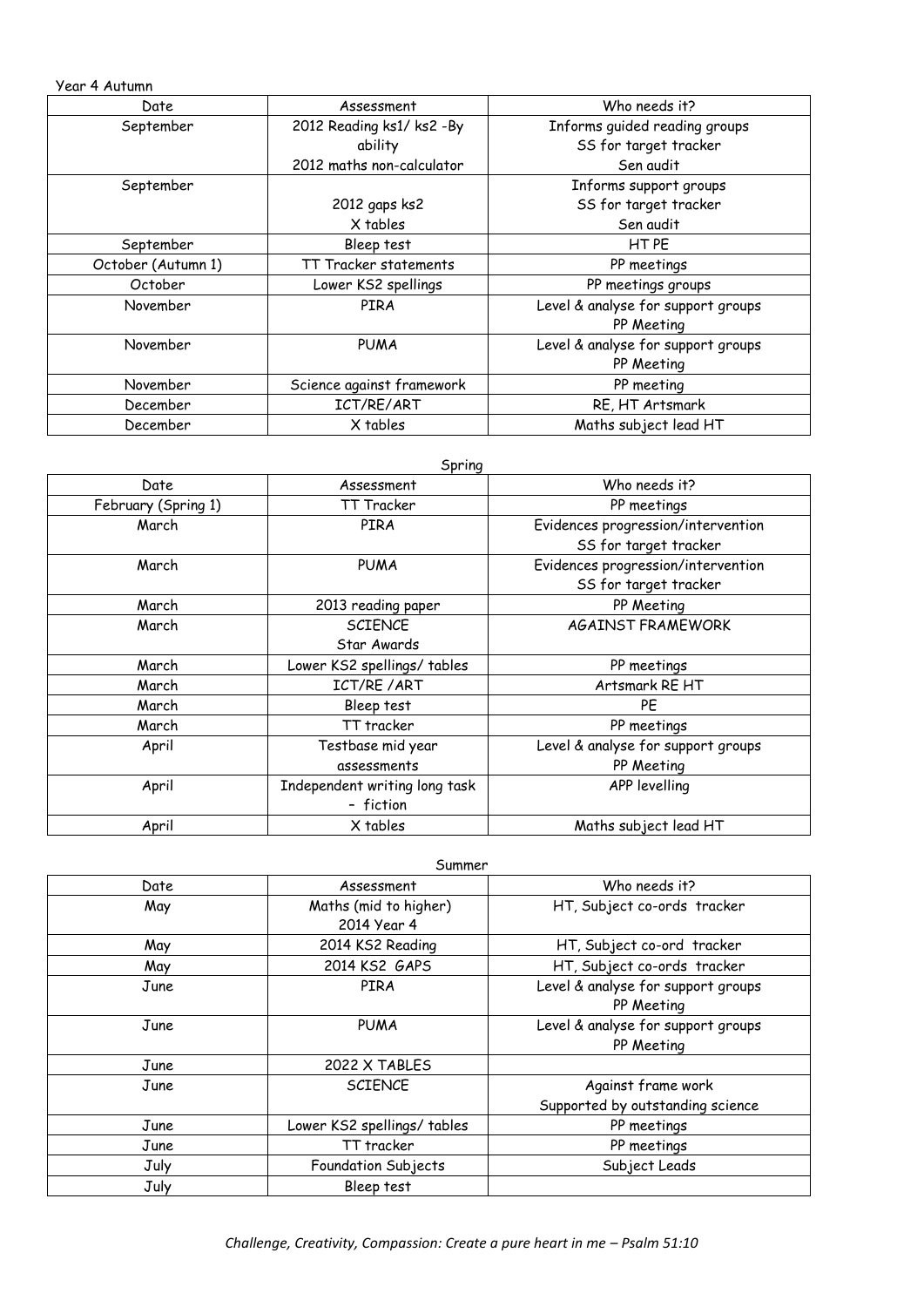### Year 5 Autumn

| Date               | Assessment                | Who needs it?                      |
|--------------------|---------------------------|------------------------------------|
| September          | 2015 reading              | Informs guided reading groups      |
|                    |                           | SS for target tracker              |
| September          | 2015 GAPS                 | Informs support groups             |
|                    |                           | SS for target tracker              |
| September          | 2015 maths and white rose | Informs support groups             |
|                    | tables                    | SS for target tracker              |
| September          | Bleep test                | PE HT                              |
| October (Autumn 1) | TT tracker                | PP meetings                        |
| November           | <b>PIRA</b>               | Level & analyse for support groups |
|                    |                           | PP Meeting                         |
| November           | <b>PUMA</b>               | Level & analyse for support groups |
|                    |                           | PP Meeting                         |
| November           | Science                   | Against framework                  |
|                    |                           |                                    |
| December           | Foundation Subjects       | Subject Leads                      |
| December           | TT tracker                | PP MEETINGS                        |

|                     | Spring                |                                    |
|---------------------|-----------------------|------------------------------------|
| Date                | Assessment            | Who needs it?                      |
| January             | Tables /spelling list |                                    |
| February (Spring 1) | <b>TT TRACKER</b>     | PP meetings                        |
| March               | PIRA                  | Evidences progression/intervention |
|                     |                       | SS for target tracker              |
| March               | <b>PUMA</b>           | Evidences progression/intervention |
|                     |                       | SS for target tracker              |
| March               | Testbase              | Level & analyse for support groups |
|                     | Mid-year RGM          | PP Meeting                         |
| April               | Bleep test            | APP levelling                      |
| April               | <b>TT TRACKER</b>     | PP Meeting                         |
|                     | <b>SCIENCE</b>        | Framework                          |
|                     | Star Award            |                                    |
| April               | ICT/RE/ArtsAward      | Artsmark/RE/HT                     |
|                     | submission            |                                    |
| April               | Writing               | Against framework                  |

| Summer |                           |                                    |  |
|--------|---------------------------|------------------------------------|--|
| Date   | Assessment                | Who needs it?                      |  |
| May    | 2016 Maths                | HT, Subject co-ords                |  |
|        |                           | Tracker                            |  |
| May    | 2016 Reading              | HT, Subject co-ords                |  |
|        |                           | Tracker                            |  |
| May    | 2016 gaps                 | HT, Subject co-ords                |  |
|        |                           | Tracker                            |  |
| May    | Science against framework | HT, Subject co-ords Tracker        |  |
|        |                           |                                    |  |
| June   | PIRA                      | Level & analyse for support groups |  |
|        |                           | PP Meeting                         |  |
| June   | <b>PUMA</b>               | Level & analyse for support groups |  |
|        |                           | PP Meeting                         |  |
| June   | writing                   | Against framework                  |  |
| July   | Tables/spellings          | Pp meeting                         |  |
| July   | Foundation Subjects       | Subject Leads                      |  |